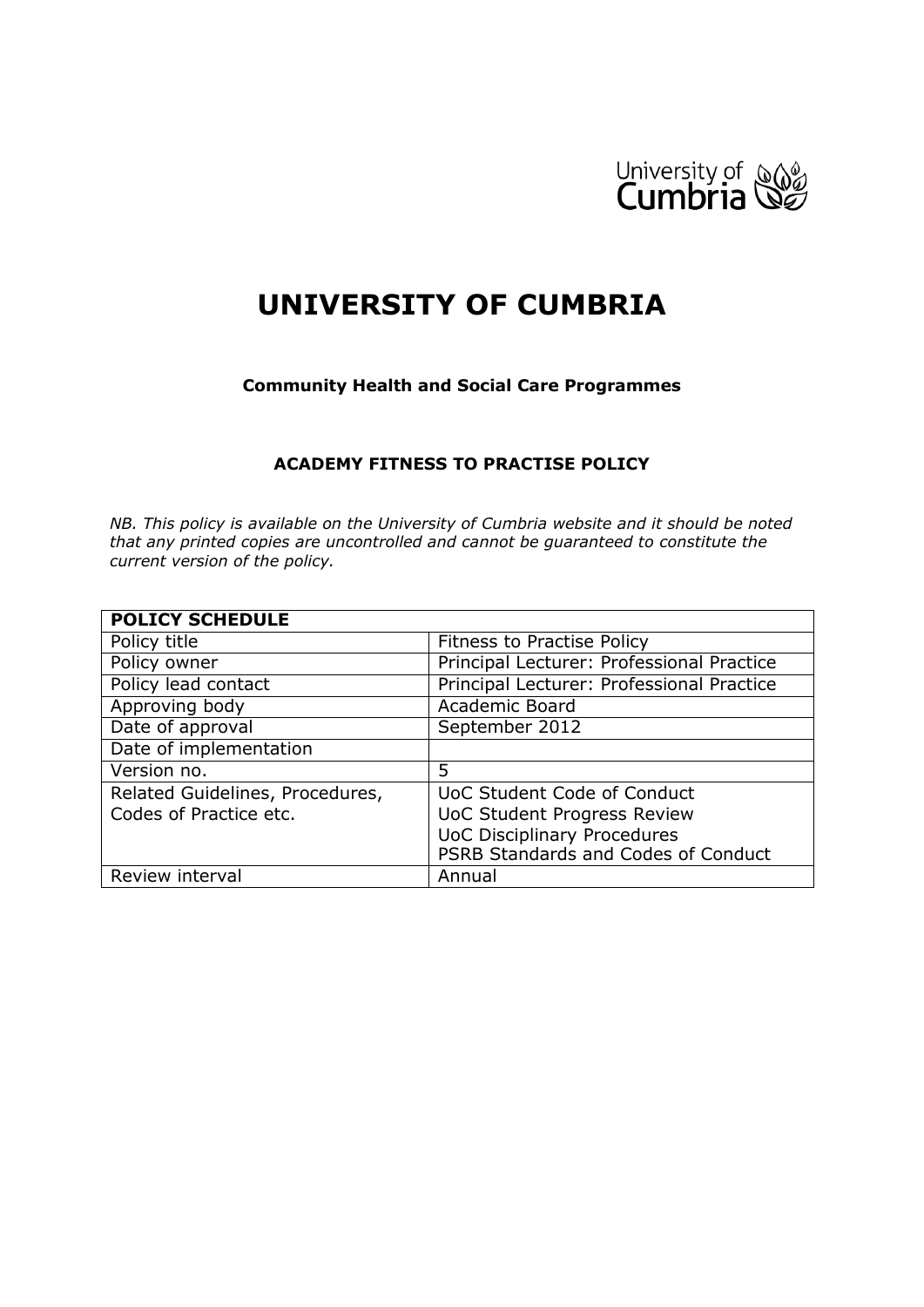# **CONTENTS**

| 6.7 Health and Conduct Committee (H&CC non-disciplinary)        |
|-----------------------------------------------------------------|
|                                                                 |
|                                                                 |
|                                                                 |
| 6.8.3 Health and Conduct Committee (Significant)                |
|                                                                 |
|                                                                 |
|                                                                 |
|                                                                 |
|                                                                 |
|                                                                 |
| 7.6 Student Academic and Administration Service (SAAS)          |
|                                                                 |
|                                                                 |
|                                                                 |
|                                                                 |
|                                                                 |
|                                                                 |
|                                                                 |
|                                                                 |
| Equality, Diversity and Inclusion (with particular reference to |
| disability reasonable adjustments) and Equality Assessment      |
|                                                                 |
|                                                                 |
|                                                                 |
|                                                                 |
|                                                                 |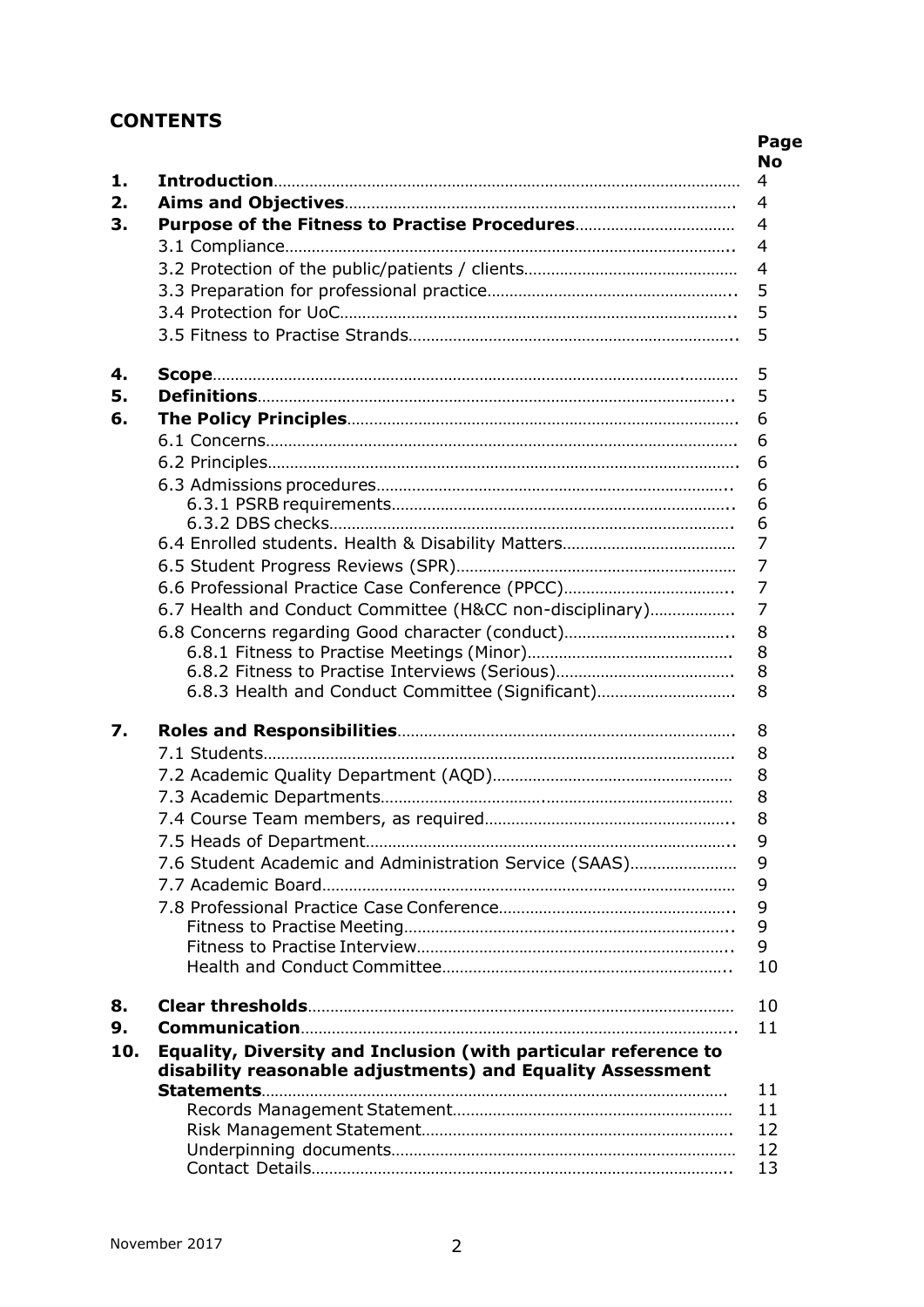| Appendix 1 Actual/Potential Disclosure during the Programme of |  |
|----------------------------------------------------------------|--|
| Appendix 2 Declaration of Good Health and Good Character 15    |  |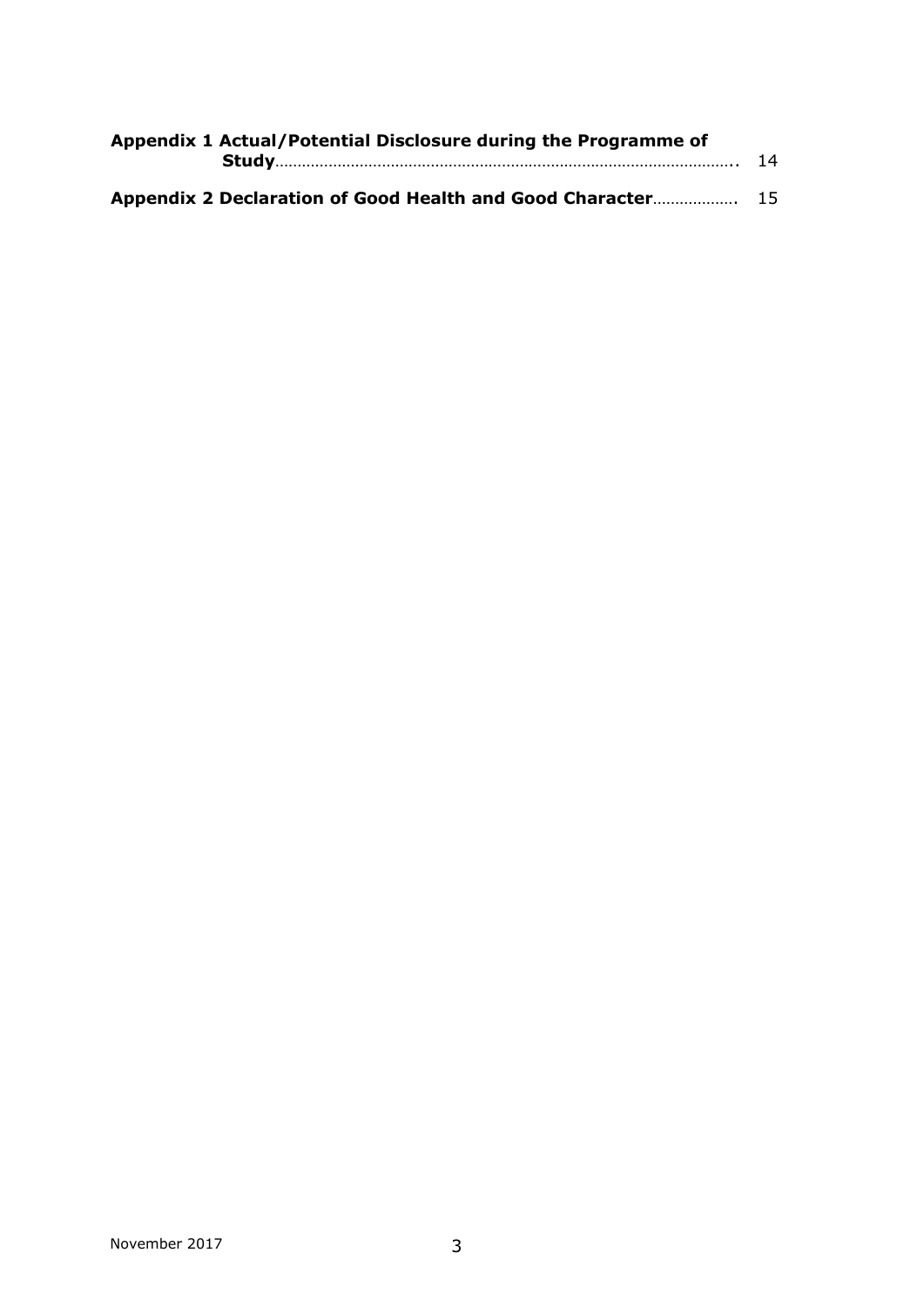# **Fitness to Practise Policy**

#### **1. Introduction**

The University of Cumbria is committed to developing employability as fundamental to our academic courses and the success of our graduates. A large number of students attending the University of Cumbria are undertaking professional programmes requiring placements leading to employability in community, health and social care. Professional Statutory Regulatory Bodies (PSRBs) require the university to ensure that relevant academic policies and processes within the student journey are congruent with the future protection and safeguarding of the public and that students have demonstrated 'fitness to practise'. Fitness to practise may be defined as any incident, event or concern which may potentially impinge on the student's fitness to practise.

Processes are set out in this policy for the monitoring and regulation of 'good health and good character' in compliance with PSRB requirements, and ensuring that admission and progression processes for professional practice programmes are sufficient to demonstrate that the students can practice safely and effectively without direct supervision, and therefore maintain protection and safeguarding of the public.

Community, health and social care programmes of study leading to a professional qualification and/or eligibility to apply to a professional register require students to undertake periods of experience in practice settings. This entails students working in clinical or community settings in the private, voluntary and independent sector with members of the public such as:

- Patients
- Clients
- Service users
- Children
- Young people
- Vulnerable adults
- Relatives or carers.

# **2. Aims and Objectives**

- 2.1. The University, in accordance with the PSRBs, has a duty to ensure public protection, and that the student is fit to practise during and up to the point of registration / recording of qualification or academic credits.
- 2.2. Regulation of non-medical health and care professions requires that all the relevant programmes need evidence of a Fitness to Practise (FTP) Policy and Procedure during course validation and PSRB approval/accreditation events and therefore within course and placement handbooks.

# **3. Purpose of the Fitness to Practise Procedures**

- 3.1. **Compliance:** To comply with the requirements of the appropriate professional, statutory and regulatory bodies through the proper exercise of responsibility & accountability.
- 3.2. **Protection of the public/patients / clients:** To protect those individuals the student has contact with during any health and social care programme of study.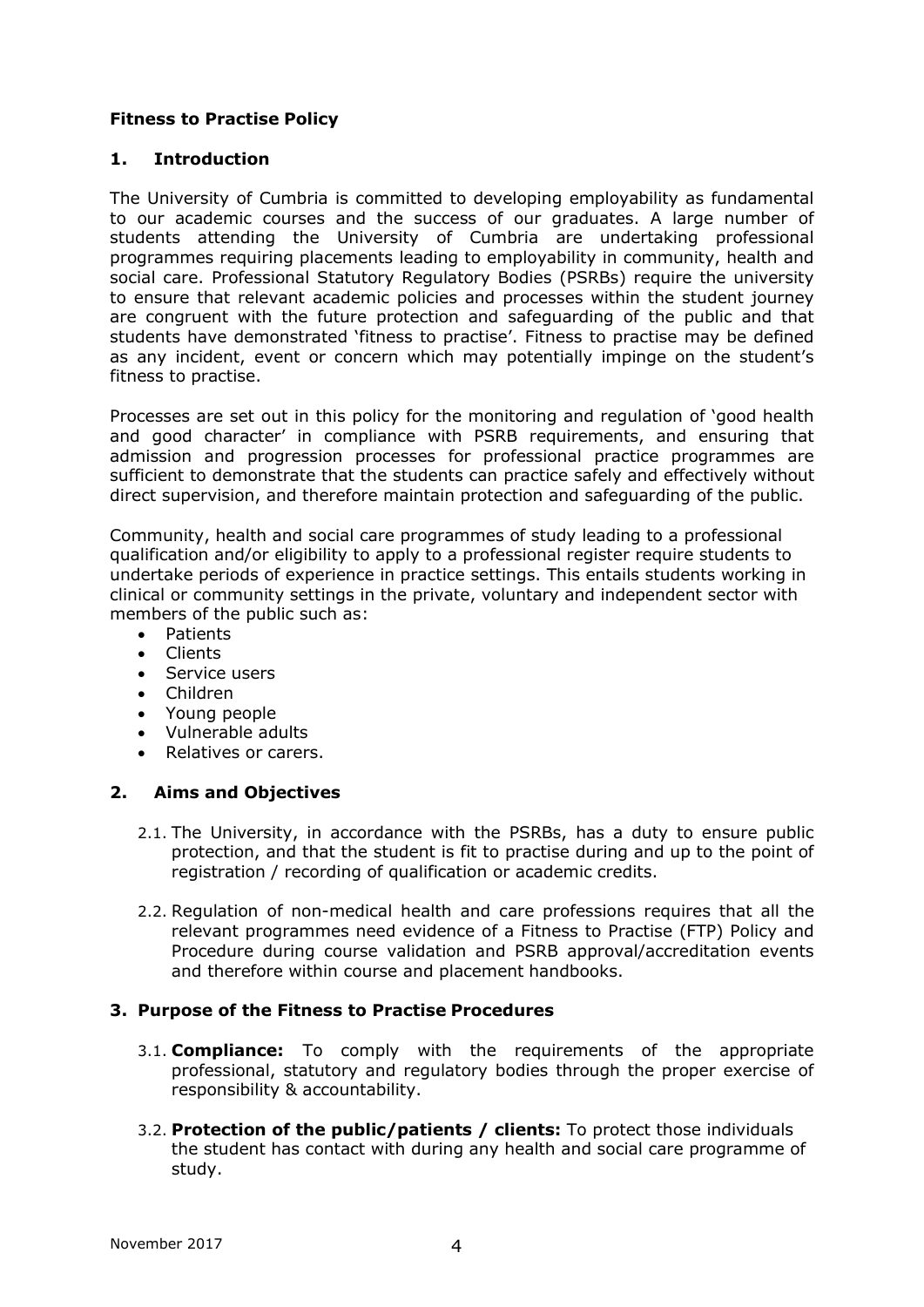- 3.3. **Preparation for professional practice:** To ensure students are appropriately prepared for entry to their chosen profession; have developed, and continue to maintain, professional attitudes and clearly understand and demonstrate professional behaviour; be of good health (in terms of fitness to provide care).
- 3.4. **Protection for UoC:** To protect the University against a claim from an individual, or the representative of an individual, who has been harmed by a student in the course of that student's studies as a result of him/her being unfit to practise.
- 3.5. **Fitness to Practise Strands:** Fitness to Practise has two strands, 'Good Health' and 'Good Character' and the University will respond to concerns through a number of approaches:
	- Student Progress Review
	- Fitness to Practise Disciplinary Meeting
	- Fitness to Practise Disciplinary Interview
	- Professional Practice Case Conference
	- Health and Conduct Committee

The most appropriate approach will be used depending on the nature of the concerns. Further details can be found in Section 7 below.

#### **4. Scope**

This policy is applicable to applicants (prospective students) wishing to enrol, and to all students - undergraduate, pre-registration and post registration, enrolled on any course or programme within the University which involves undertaking practice in any community, health and social care settings where there are members of the public and/or vulnerable patient / client groups.

# **5. Definitions**

- 5.1. For the purposes of this policy, the University describes fitness to practise in two strands according to PSRB requirements (Good Health and Good Character) and has a number of approaches in place to consider any concerns that may arise.
- 5.2. Fitness to Practise may be defined as any incident, event or concern which may potentially impinge on the student's fitness to practise.
- 5.3. PSRBs require that admission and progression processes for professional practice programmes, in relation to 'good health and good character', are sufficient to demonstrate that the students can practice safely and effectively without direct supervision, and therefore maintain protection and safeguarding of the public.
- 5.4. : 'Good health' means that the applicant is capable of safe and effective practice either with or without reasonable adjustments (NMC 2015).
- 5.5. 'Good character' refers to the upholding of the standards and values set out in the PSRB Codes of Conduct which normally include: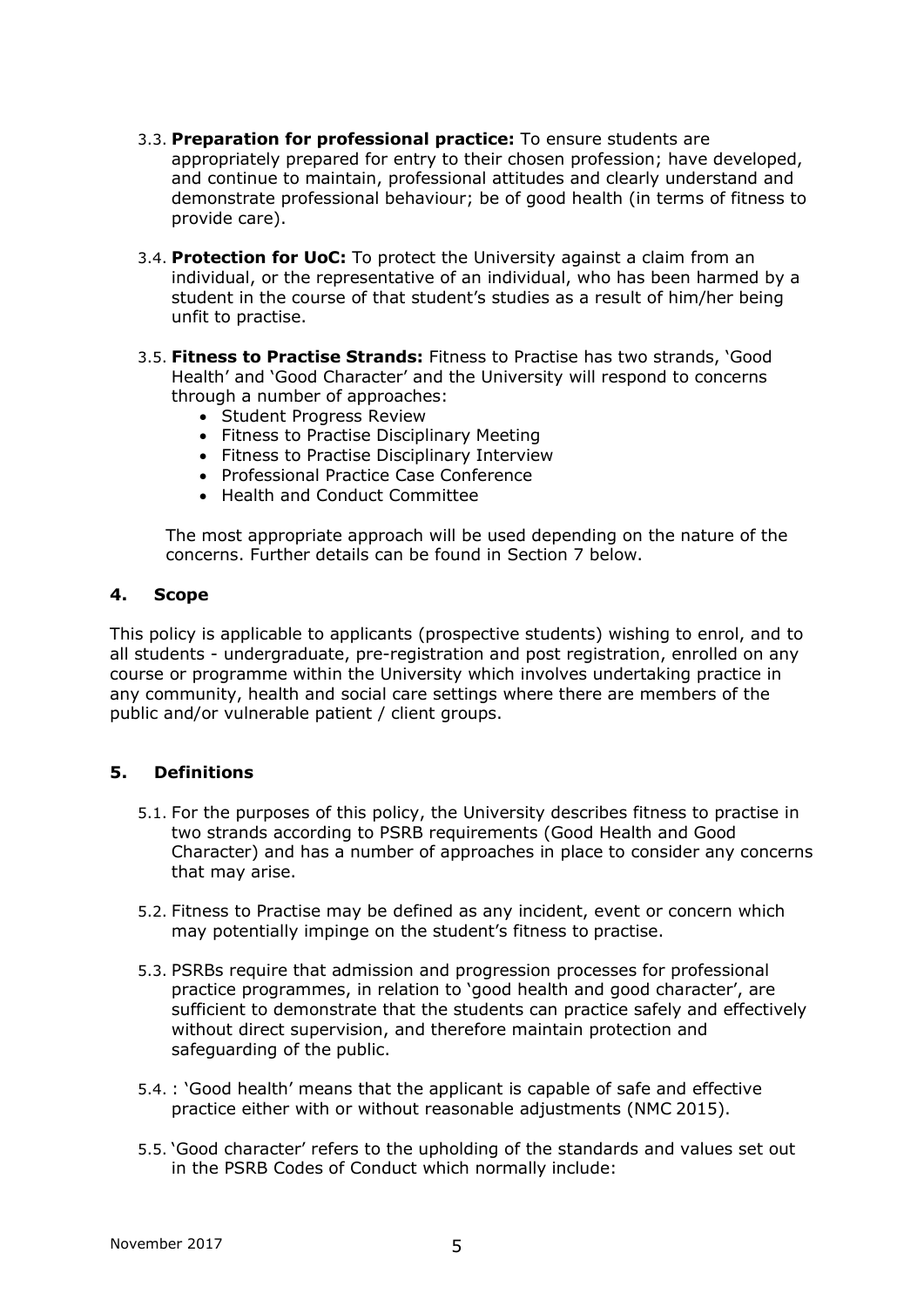- acting with honesty and integrity at all times
- treating people fairly and without discrimination, bullying or harassment
- being aware at all times of how own behaviour can affect and influence the behaviour of other people
- keeping to the laws of the country
- maintain the level of health needed to carry out your professional role

### **6. The Policy Principles**

- 6.1.Concerns in relation to good health/character requirements of Fitness to Practise are responded to through a number of approaches:
	- Student Progress Review
	- Disciplinary Meeting and potential Fitness to Practise consideration
	- Disciplinary Interview and potential Fitness to Practise consideration
	- Professional Practice Case Conference
	- Health and Conduct Committee

The most appropriate approach will be used depending on the nature of the concerns.

- 6.2.Principles of Fitness to Practise are to ensure the following when responding and considering concerns:
	- Timeliness
	- Facilitation of effective communication between academic and placement staff
	- Public protection
	- Fairness
	- Openness
	- Responsiveness
- 6.3.**Admissions procedures**  Reasonable adjustments to allow students with a health/disability/spld matter to engage in the course are considered at the point of admission wherever possible.
	- 6.3.1. It is recognised that PSRB requirements related to fitness to practise may apply to prospective students who have not yet begun their programme of study. Admission procedures will, therefore, specifically and explicitly consider potential fitness to practise (good health and good character) through:
		- Consideration of references as per PSRB requirements
		- Occupational health screening
		- A Professional Practice Case Conference (PPCC) for prospective students with complex health/disability needs
		- Disclosure and Barring System (DBS) checking as per the University's published policy
	- 6.3.2. **DBS checks** (prospective students). The University of Cumbria's Policy & Procedure on Disclosure and Barring Service checks set out the way in which declarations of a criminal record will be handled and that possession of a criminal record will not automatically be a barrier to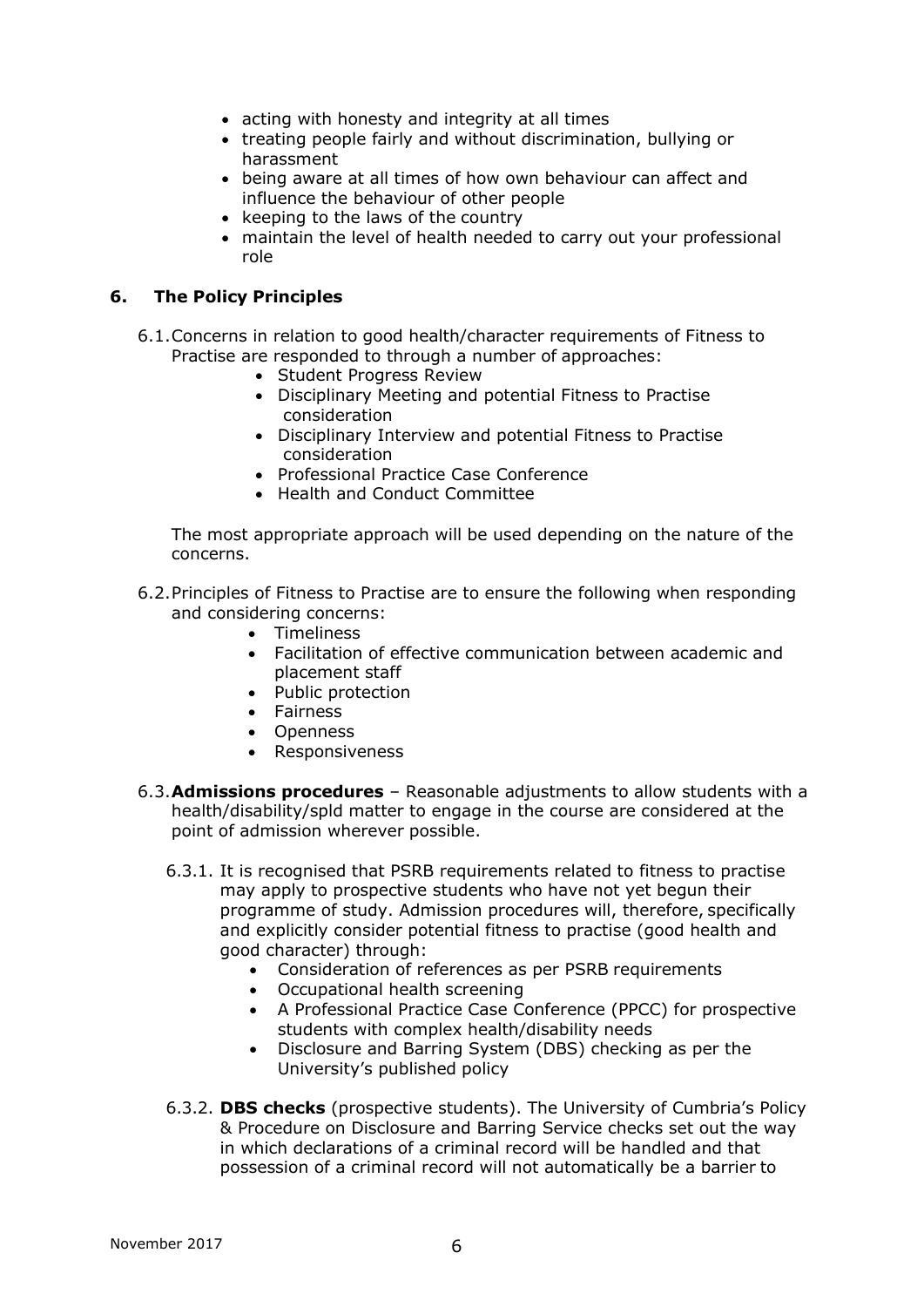training. However, more complex cases will be considered by the University's DBS Panel.

#### **6.4. Enrolled students. Health & Disability Matters**

- 6.4.1. Good health means that the student must be of sufficiently good health to be capable of safe and effective practice. It does not mean the absence of a health condition or disability. (Nursing & Midwifery Council 2015)
- 6.4.2. The effect that a health condition may have on someone's ability to practise safely and effectively may need to be considered at any time. (Health and Care Professions Council 2014)
- 6.4.3. Ill health by itself is not a cause for concern. However, ill health which affects achievement of learning outcomes and/or behaviour arising from ill health during the course (whether at University or on placement) will be given consideration.
- 6.4.4. Reasonable adjustments to allow students with a disability to engage in the course may be considered at any the point during their course, as appropriate. It should be noted that there are certain requirements in relation to the successful completion of and demands of the course, which may preclude some students from being able to demonstrate competence and attainment.
- 6.4.5. PSRBs require students/practitioners to be able to work safely without direct supervision. All such cases are documented and scrutinised prior to a decision being undertaken, and internal and external specialist advice sought prior to decision-making.
- 6.5.**Student Progress Reviews (SPR):** This process is intended to aid student retention and achievement by discussing concerns at the earliest opportunity. Where there are concerns regarding a student's health and wellbeing, a SPR should be arranged to discuss the concerns with the student in the first instance. A SPR may result in an action plan, referral to occupational health guidance or referral to a Professional Practice Case Conference.
- 6.6.**Professional Practice Case Conference (PPCC):** Where there are complex health and/or disability needs, students may be referred to a PPCC. The PPCC enables discussion and decision regarding students with complex health and/or disability needs. The emphasis of the PPCC is to support students and to facilitate reasonable adjustments to achieve, wherever possible and appropriate.

#### 6.7.**Health and Conduct Committee (H&CC non-disciplinary)**:

- 6.7.1. A H&CC may be arranged to consider a case where the complexity of a students' health, wellbeing and or disability poses a significant concern that the student may not be able to, eg:
	- Work safely without direct supervision
	- Meet the demands of the course
	- Demonstrate competence and attainment.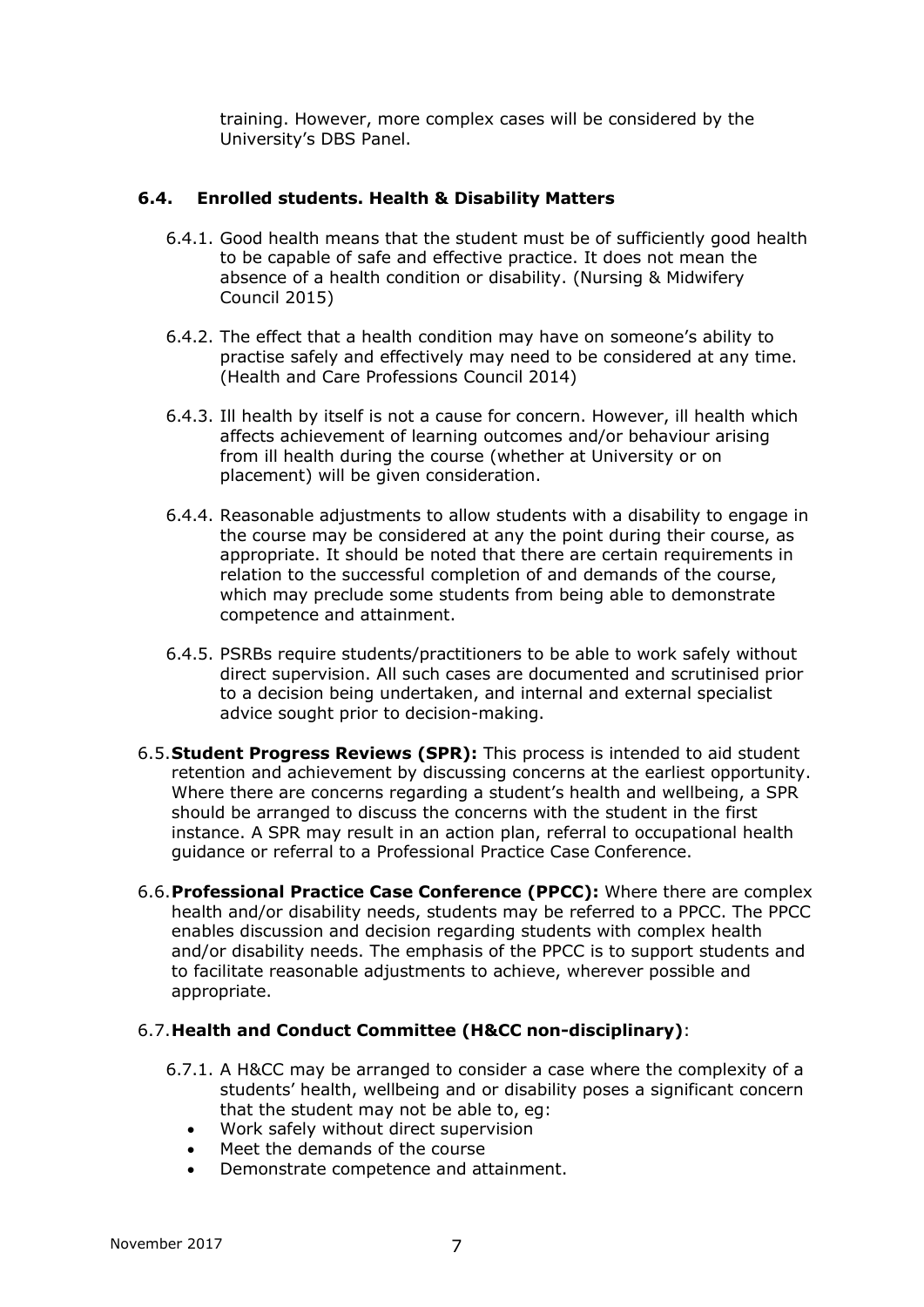6.7.2. A H&CC will normally be arranged following a recommendation from a PPCC and can, where no other options are possible, discontinue the student from their course of study.

#### **6.8. Concerns regarding Good character (disciplinary/conduct)**

- 6.8.1. **Disciplinary Meeting with potential Fitness to Practise consideration (Minor):** Arranged to consider alleged misconduct that:
	- May also potentially impinge on the student's fitness to practise. Is not serious enough to warrant concern about continuance on the course at that stage.
- 6.8.2. **Disciplinary Interview with potential Fitness to Practise consideration (Serious):** Arranged to consider alleged misconduct that:
	- May also potentially impinge on the student's fitness to practise
	- Suggests that the student may pose a risk to the safety and wellbeing of the public and/or service users.
- 6.8.3. **Health and Conduct Committee with potential Fitness to Practise consideration (Significant):** Arranged to consider alleged misconduct that:
	- May also potentially impinge on the student's fitness to practise
	- Suggests that the student may pose a risk to the safety and wellbeing of the public and/or service users.
	- May result in the student being deemed unsuitable to work in the particular profession and deregistration from the course of study.
	- May require onward reporting to the relevant regulatory/professional body where breaches are found to have occurred.

Further details about how these approaches are arranged and who will be in attendance can be found in section 7 below.

#### **7. Roles and Responsibilities**

- 7.1. Students:
	- To be aware of and adhere to the Disciplinary, Fitness to Practise and other associated policies and procedures
	- To engage with the procedures as required.

7.2. Academic Departments:

- Departments owning the relevant programmes have the responsibility to:
- Raise awareness of both staff and students with regard to Fitness to Practise issues, for example including relevant documentation in pre-entry, course and placement information and handbooks. This includes professional non-University staff with teaching responsibilities (eg NHS staff).
- Put in place specific procedures and where necessary additional curricula development to meet fitness to practise requirements.
- 7.3. Course Team members, as required:
	- To facilitate the appropriate approach where necessary.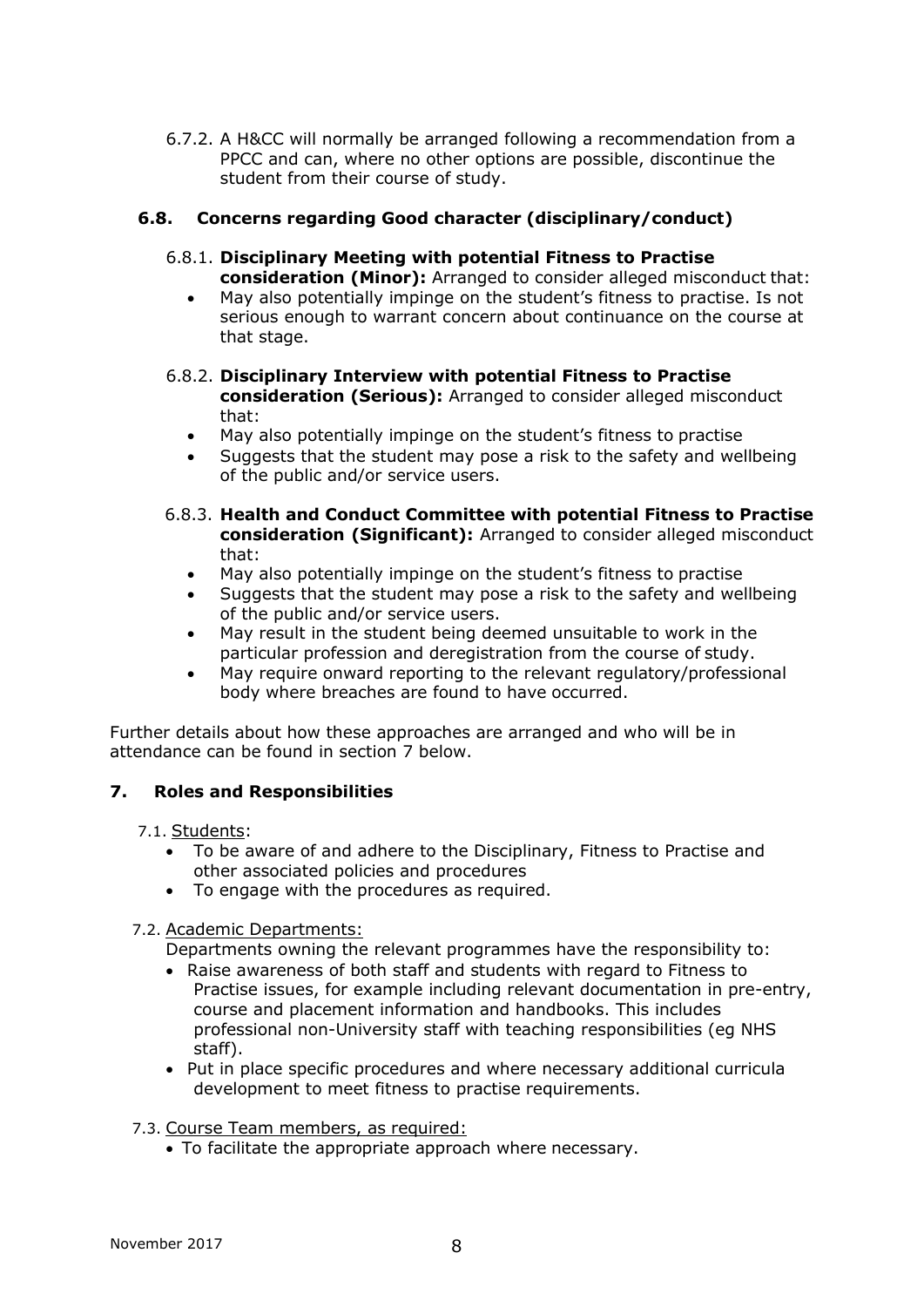- To complete the required documentation and ensure records are stored as outlined in the university student code of conduct and adjudication procedures.
- 7.4. Heads of Department:
	- To ensure the relevant procedures are applied as appropriate in all relevant course areas.
	- To identify relevant personnel within the academic departments to facilitate the various approaches.
	- To ensure that staffs receive appropriate training, liaising with SAAS to make arrangements.
	- To ensure agreed data is made available for annual reporting.

7.5. Student Academic and Administration Service (SAAS):

- To support academic departments in providing training and awarenessraising of the policy and procedure amongst students and staff.
- To facilitate annual monitoring, reporting and formal review.
- To offer information, advice and guidance regarding the use of the various approaches, as well as other University polices depending on the circumstances presented.

7.6. Academic Board:

- To approve the implementation of the policy and procedures and any substantive amendments.
- 7.7. The various approaches referred to in this policy require the involvement of specific personnel.

**Professional Practice Case Conference:** may include some or all of the personnel below dependant on the reason for the referral and the nature of the complex needs:

- Chair (Principal Lecturer: Professional Practice or deputy Chair)
- Principal Lecturer (in which the programme sits)
- Programme Lead
- Disability Officer (co-opted as required)
- Placement administrator (co-opted as required)
- Practice representative (co-opted as required)
- Students' Union representative (cognisant of PSRB requirements)
- Note-taker
- The student and their supporter (eg: Students' Union)

**Disciplinary Meeting and potential Fitness to Practise:** normally undertaken by the Programme Leader or Personal Tutor. The appropriate practice representative e.g. Practice Education Facilitator may be informed of the outcome where appropriate.

**Disciplinary Interview and potential Fitness to Practise:** normally undertaken by a Principal Lecturer (or a designated professional lead). This needs to be the Lead Midwife for Education (for Midwifery Students). An impartial practice representative must be invited e.g. Practice Education Facilitator and will contribute to discussions and may offer advice on decisionmaking.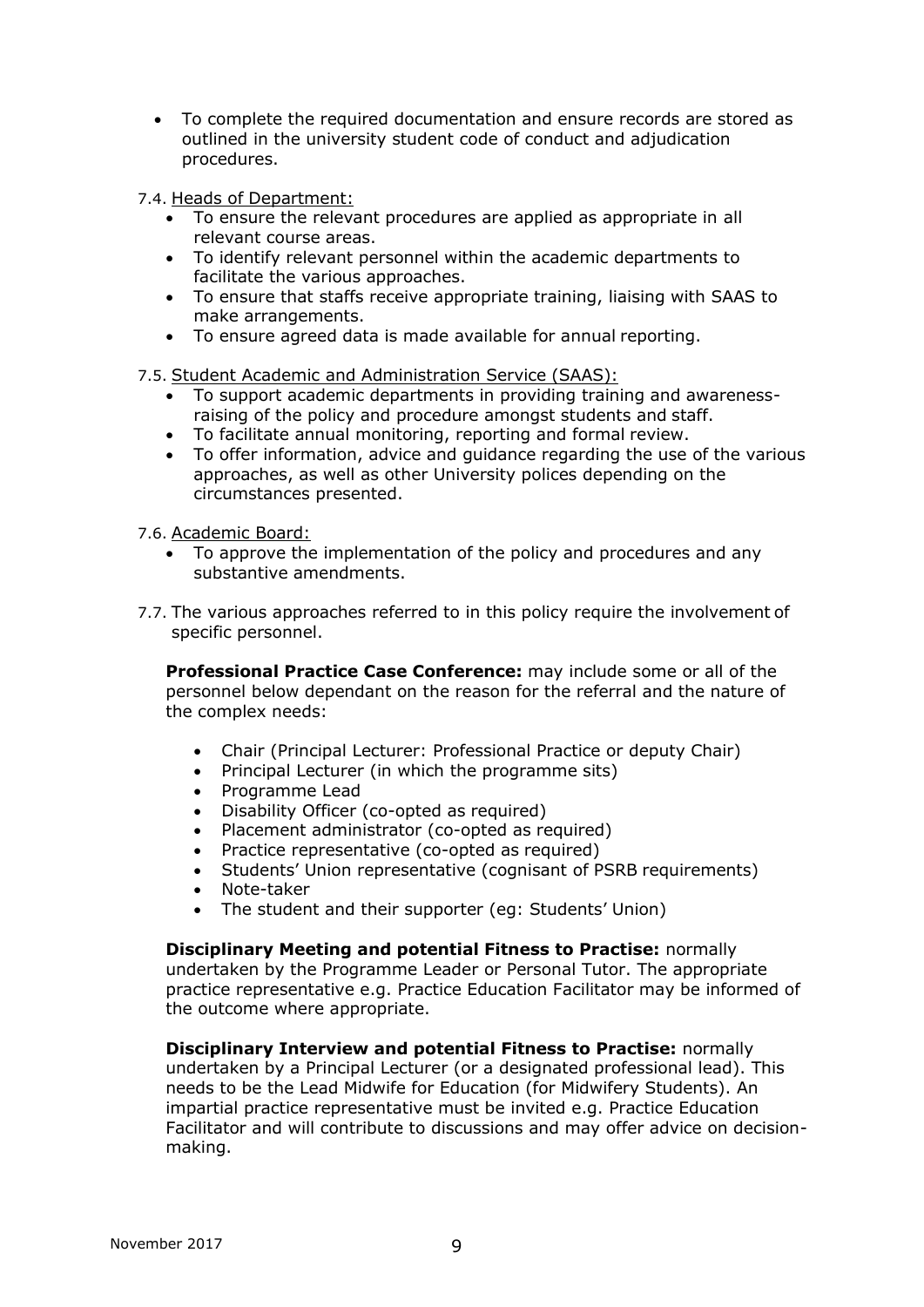#### **Health and Conduct Committee**:

|                                                                     | <b>Convener and Chair:</b> Senior academic member of staff e.g. Head of Department                                                                                                                                                                                                                                                                                                                                                                                                            |  |
|---------------------------------------------------------------------|-----------------------------------------------------------------------------------------------------------------------------------------------------------------------------------------------------------------------------------------------------------------------------------------------------------------------------------------------------------------------------------------------------------------------------------------------------------------------------------------------|--|
| <b>Members:</b>                                                     | 1 senior academic member of UoC staff who:<br>Is appropriately professionally qualified<br>Is from a professional qualifying programme<br>$\bullet$<br>Has significant experience of student disciplinary issues<br>$\bullet$<br>Has received Adjudication Officer training<br>$\bullet$<br>Students' Union representative<br>$\bullet$                                                                                                                                                       |  |
| In attendance (in a<br>consultation and<br>advisory capacity):      | 1 senior practice representative who:<br>" must be from the same field of practice as the student*<br>may contribute to teaching or oversee practice<br>٠<br>placements but is not a member of the University staff<br>has responsibility for recruitment, staff disciplinary<br>٠<br>procedures and line management within their areas<br>* This must be a Supervisor of Midwives if a midwifery<br>student.<br>* Must not have prior knowledge of the student/concerns<br>being considered. |  |
| Case investigator/<br><b>Presenting</b><br>Adjudication<br>Officer: | This person will present the case and evidence and will<br>normally be a Principal Lecturer who:<br>Is a member of University staff<br>Has knowledge of the professional context of the<br>٠<br>student's programme<br>Is not part of the Committee.                                                                                                                                                                                                                                          |  |

The Presenting Adjudication Officer and / or the student may invite relevant 'witnesses'.

#### **8. Clear thresholds**

- 8.1. Guidance should be given to students and staff indicating the thresholds that define the boundaries of acceptable student conduct in the context of fitness to practise that, when alleged to be breached, will result in a referral to the Disciplinary/Fitness to Practise procedures
- 8.2. The expectation is that students will have familiarised themselves with the standards of personal & professional behaviour which are required by the University and relevant PSRB Code of Conduct. The environments in which a good standard of behaviour is expected include:
	- Home or in student accommodation
	- University or Practice settings
	- Socialising, at play or leisure
	- On holiday at home or abroad
	- During day or night and at weekends
	- Social networking sites.

8.3. It should include all varieties of behaviour involving: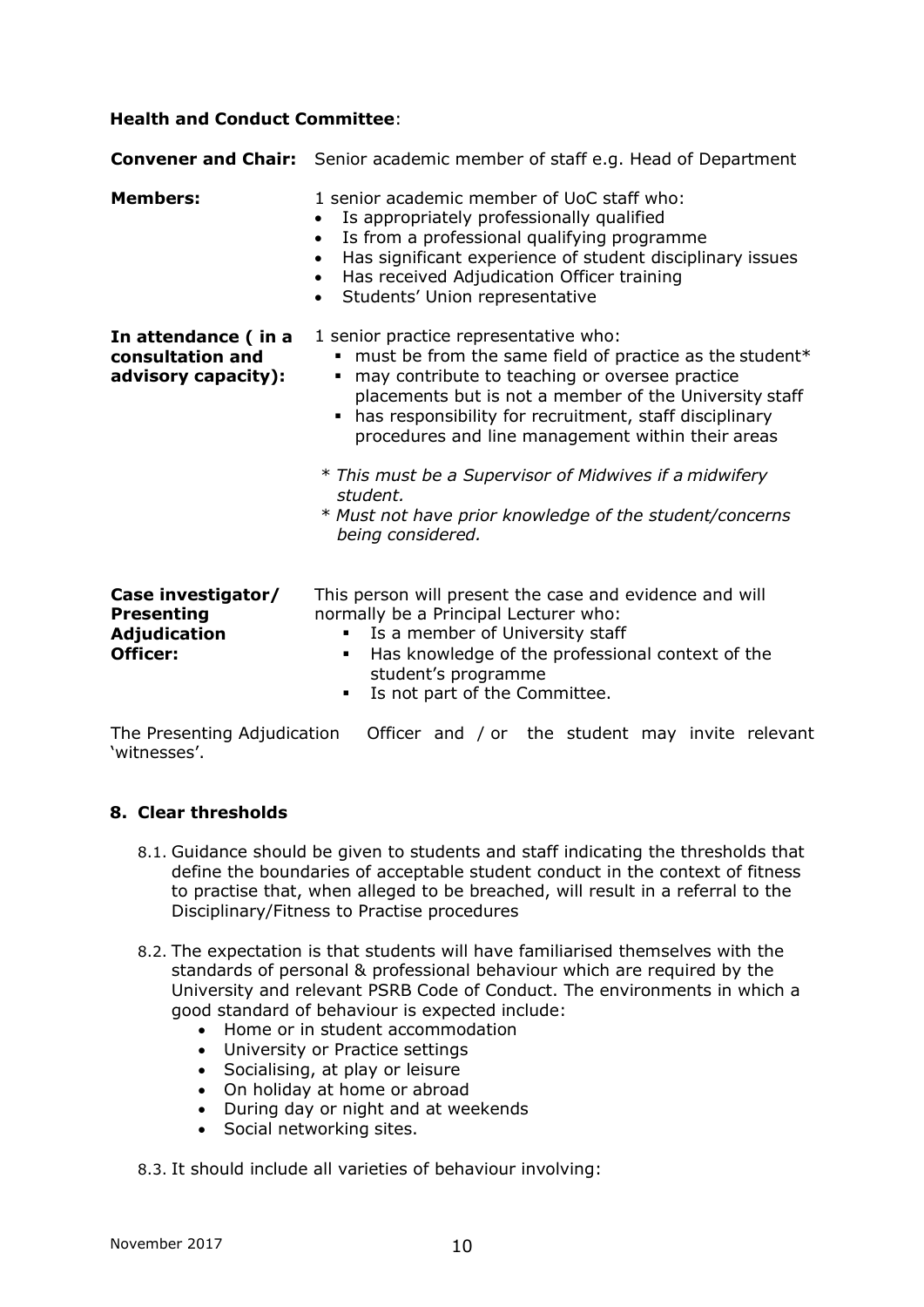- Patients, clients and service users and their carers and family
- Peers and UoC staff
- Placement mentors/practice educators and all others in the workplace setting
- Members of the general public
- Monetary or financial affairs
- Honesty and truthfulness
- Abuse, including drugs and/or alcohol abuse

#### 8.4. Finally, it should emphasise that fitness to practise:

- Requires transparency
- Is relevant to all relationships
- Includes general attitudes
- Requires compliance with the law

#### **9. Communication**

Clear and prompt communication processes must be followed with all those involved at the different stages of the procedure once a procedure is invoked.

#### **10. Equality, Diversity and Inclusion (with particular reference to disability reasonable adjustments) and Equality Assessment Statements**

The University values equality and diversity and is committed to maintaining an environment where its employees, students and visitors are treated fairly and with respect at all times. It aims to ensure that its actions and working practices comply with both the spirit and intention of the Human Rights Act (1998) and the Equality Act (2010) which relates to the protected characteristics of age, disability, gender reassignment, marriage & civil partnerships, pregnancy & maternity, race, religion or belief, sex and sexual orientation.

#### **Records Management Statement**

- The records associated with this policy are controlled by Student Academic and Administration Service (SAAS) and will be created, stored and disposed of in line with the University's Records Management guidelines and procedures.
- The University is committed to complying with the requirements of Data Protection legislation and regulations and any personal data created as part of this policy will be processed in accordance with the University's Data Protection Act procedures. This includes ensuring that data is held securely, is not disclosed unlawfully and is destroyed when no longer needed.
- In line with the Data Protection Act, when information for a fitness to practise case is collected from staff, students or other parties, it must be clearly stated that the information will be shown to the other parties to the case and may passed to third parties, such as regulatory bodies or the Police, if necessary.
- The University also aims to ensure that users of this policy are aware of Data Protection, Freedom of Information and Records Management issues associated with this policy.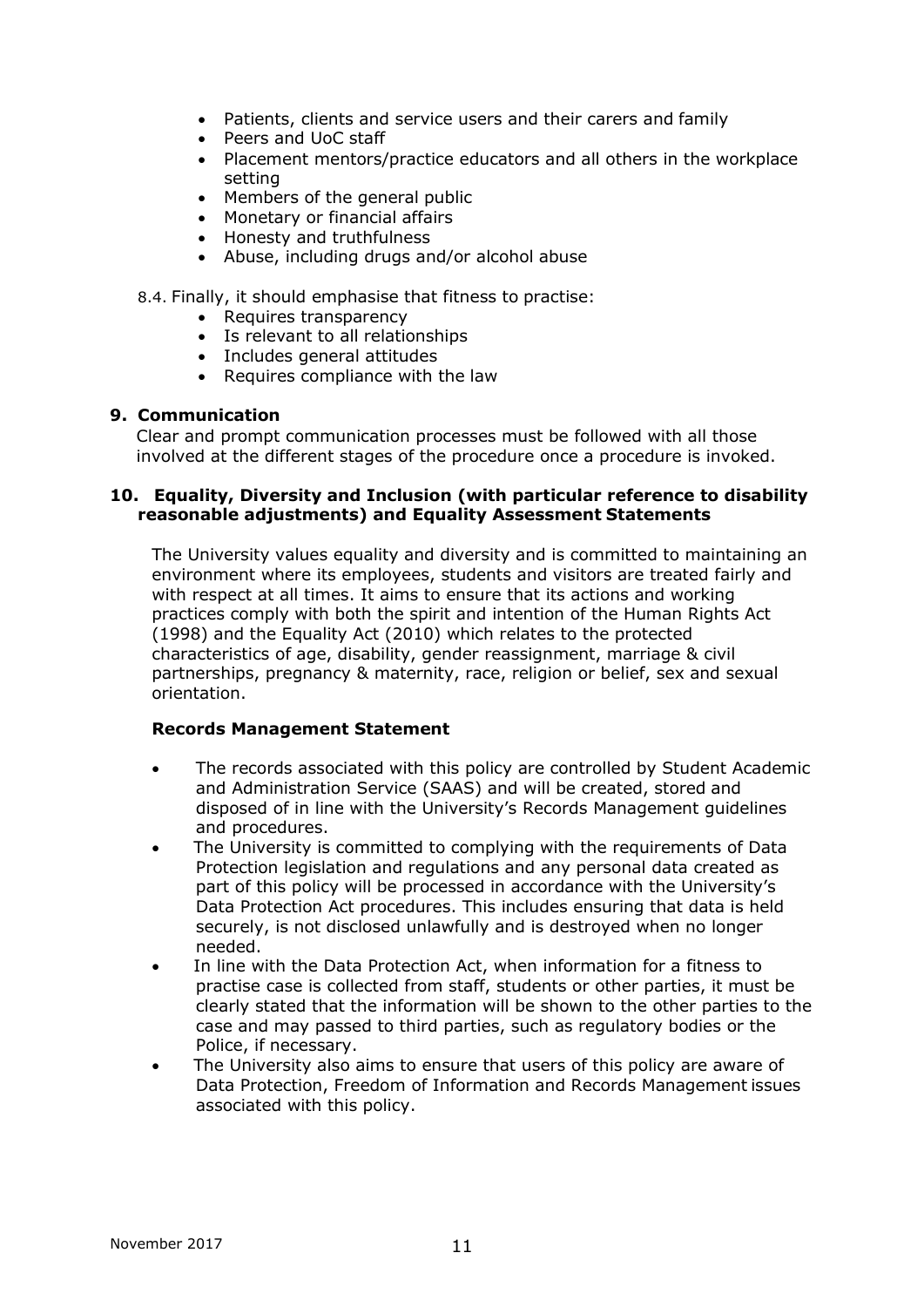#### **Risk Management Statement**

- Failure to comply with this policy could lead to non-compliance with the requirements of PSRBs and employing/commissioning bodies as well as a potential risk with regard to future public protection and safeguarding.
- This policy mitigates risks in the University's Risk Register: maintain and enhance quality accreditations; compliance in one of more areas of legislative, regulatory and contractual compliance/obligation leading to negative financial and/or reputational consequences and impacting on the achievement of institutional or operational objectives; unresponsive to external opportunities to grow our income streams

#### **Underpinning documents**

UoC policies/procedures:

The Student Code of Conduct and Disciplinary Procedure University of Cumbria Student Social Media policy Raising and Escalating Concerns Procedures UoC Policy & Procedure on DBS Checks Student Progress Review

Professional body guidance:

Guidance on Health and Character (2014) Health & Care Professions Council

Guidance on Conduct and Ethics for Students (Health & Care Professions Council, 2016)

Standards of Conduct, Performance & Ethics (Health & Care Professions Council, 2016)

Standards of Education & Training Guidance (Health & Care Professions Council, 2012)

Character and health decision-making guidance (Nursing and Midwifery Council, 2015)

The Code: Professional standards of practice and behaviour for nurses and midwives (Nursing and Midwifery Council 2015)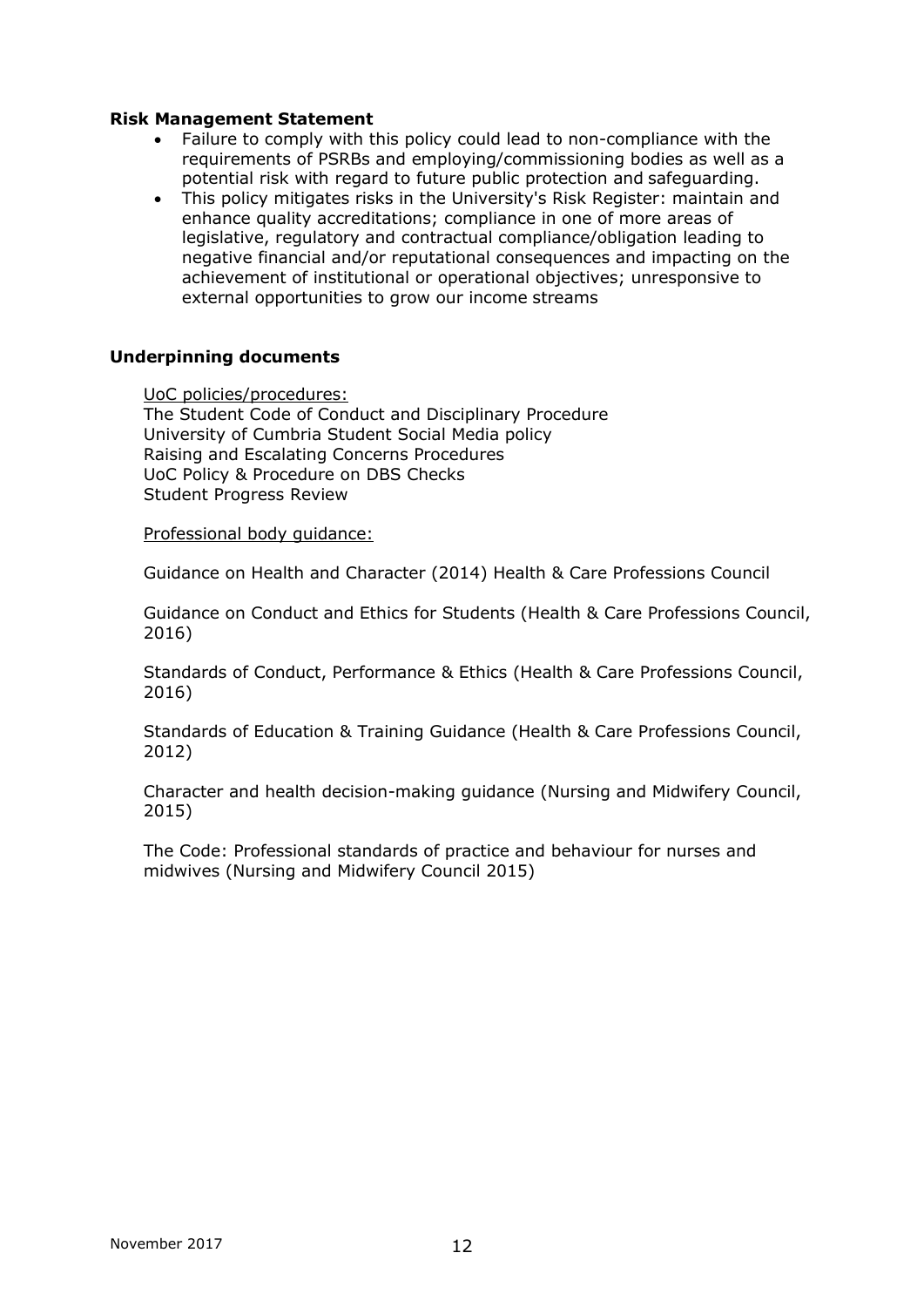Guidance from professional bodies and associations has been used to inform this policy and can be found at:

| British Association of Sport Rehabilitators and<br>Trainers (BASRaT) | http://www.basrat.org/home/healthc<br>areregulation |  |
|----------------------------------------------------------------------|-----------------------------------------------------|--|
| British Medical Ultrasound Society (BMUS)                            | https://www.bmus.org/                               |  |
| British Psychological Society (BPS)                                  | http://www.bps.org.uk/                              |  |
| Clinical Association of Reflexologists (CAR)                         | http://clinicalreflexology.org/                     |  |
| Therapists<br>Association<br>Complementary<br>(CTHA)                 | http://www.ctha.com/                                |  |
| Chartered Society of Physiotherapy (CSP)                             | http://www.csp.org.uk/                              |  |
| College of Occupational Therapy (COT)                                | https://www.cot.co.uk/                              |  |
| College of Paramedics (COP)                                          | https://www.collegeofparamedics.co.<br>uk/          |  |
| General Pharmaceutical Council (GPhC)                                | https://www.pharmacyregulation.org                  |  |
| Health and Care Professions Council (HCPC)                           | http://www.hcpc-uk.co.uk/                           |  |
| Nursing and Midwifery Council (NMC)                                  | https://www.nmc.org.uk/                             |  |
| Society of Radiographers                                             | https://www.sor.org/                                |  |
| Society for Radiological Protection (SRP)                            | https://srp-uk.org/                                 |  |

# **Contact Details**

For further information regarding any the issues covered by this policy please contact:

Lauren Mawson Principal Lecturer: Professional Practice (Community, Health & Social Care) Melling 08 Tel: 01524 384588 / Mobile: 07966901099 [lauren.mawson@cumbria.ac.uk](mailto:lauren.mawson@cumbria.ac.uk)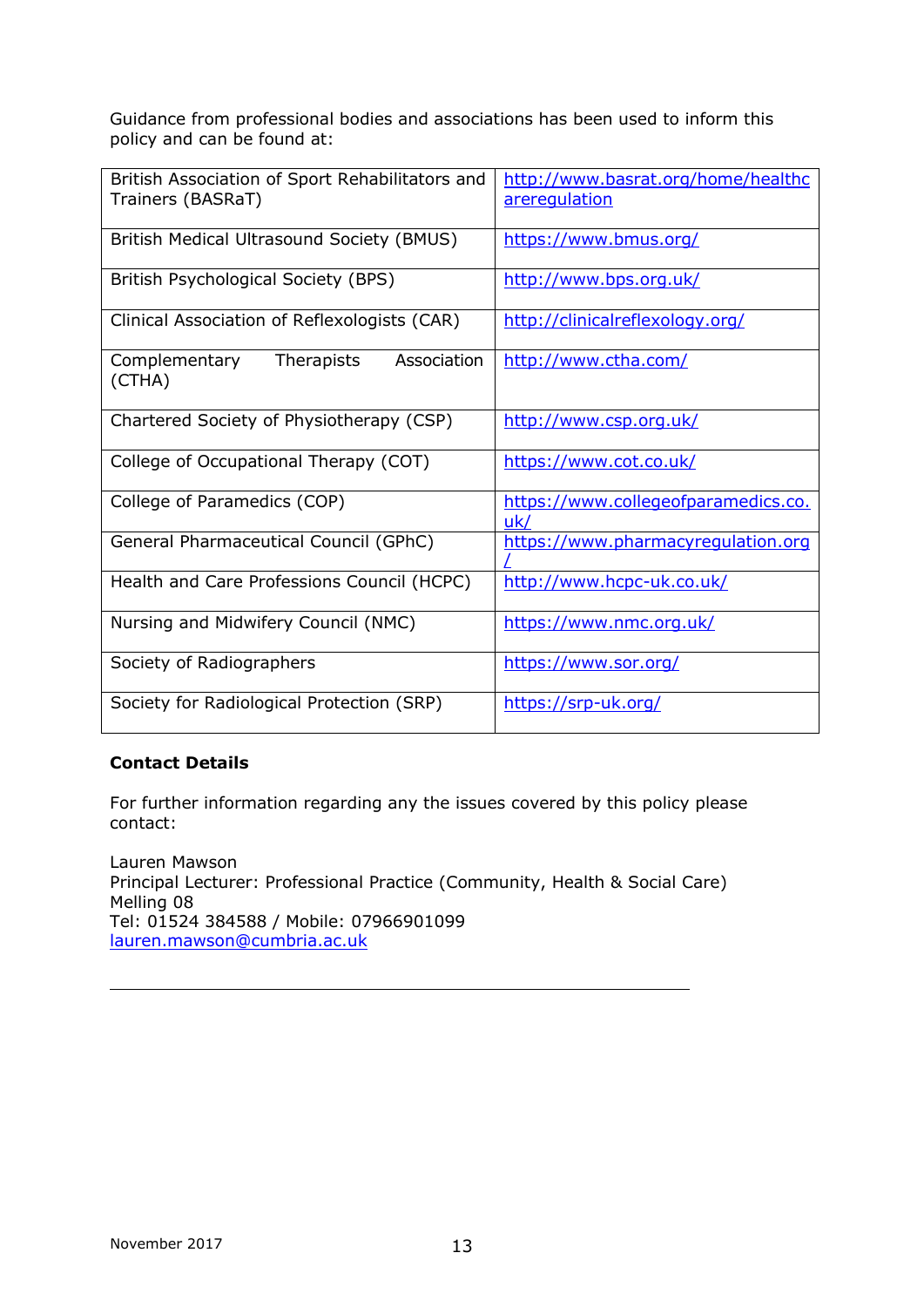Appendix 1:

**Actual/Potential Disclosure during the Programme of Study**

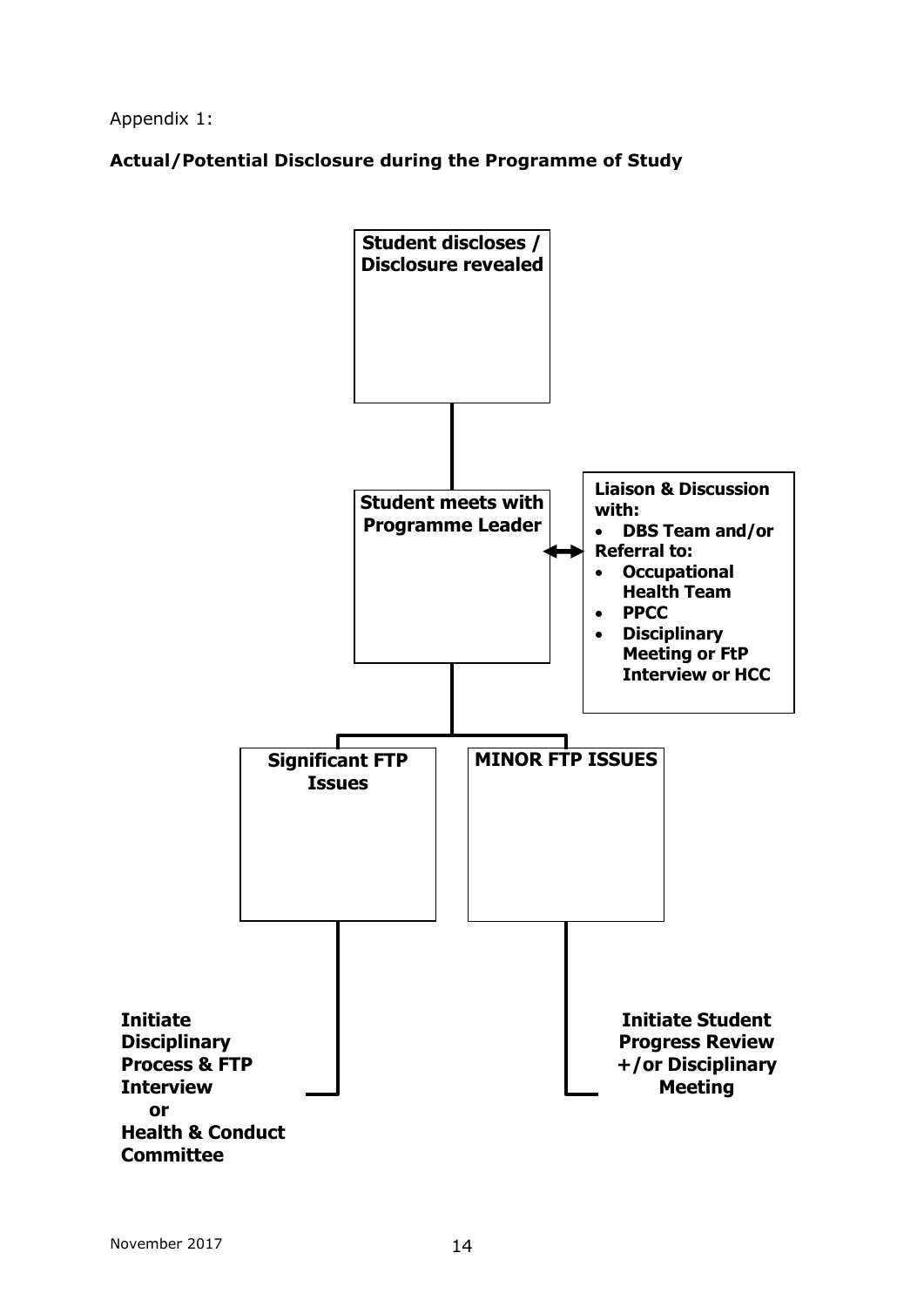

#### **APPENDIX 2:**

# **Example: DECLARATION OF GOOD HEALTH & GOOD CHARACTER**

**PROGRAMME: …………………………………………………………………………… COHORT / YEAR OF ENTRY:……………………………………………**

**STUDENT NAME: ………………………………………………………………………..**

*Please tick boxes below. If you are in any doubt please discuss first with your personal tutor*

I, ……………………………………………………..…………….. [student name]

I have read and reflected on my PSRB Professional Codes of Conduct and have adopted its regulations & requirements into my practice.



I confirm that I understand the professional requirements of fitness to practise.



I also confirm that I have disclosed all relevant DBS issues and will report any police cautions or other relevant issues to my PT or Course Leader as soon as possible after the occurrence.



I confirm that my health status is good and there is no current health issue likely to impact on my performance, health & safety or the health & safety of others

I have already taken the opportunity to discuss any issues relating to this with my Personal Tutor.

**Signed: …………………………………………………………………**

**Date: …………………………………..**